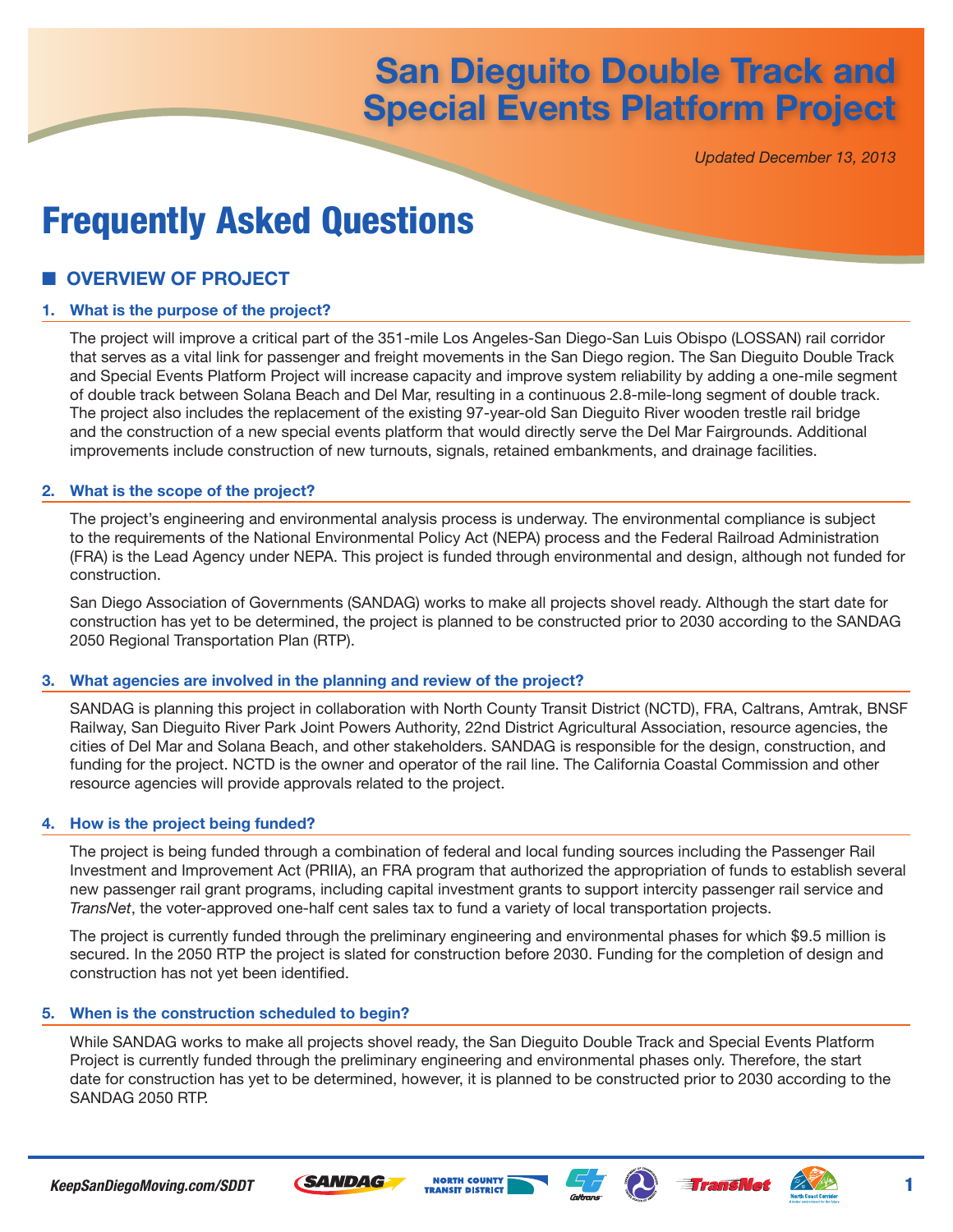#### **6. What type of environmental review is needed for this project?**

The FRA is the lead agency for an Environmental Assessment that will be completed under NEPA guidance.

#### **7. Will the public have an opportunity to comment on each phase of the project?**

Yes. Although not required by FRA under NEPA, an environmental scoping meeting was held in January 2013, and the project team gained input from the public on issues that could be addressed during the environmental analysis phase. Additionally, an informational open house was held in October 2013 on the project alternatives. Although not a requirement, additional public outreach and meetings are planned in the future. Information about that process and the project overall will be provided on the project website, **www.KeepSanDiegoMoving.com/SDDT**.

#### **8. Is the Del Mar rail tunnel a part of the project?**

No. The bridge and double track alignments will not preclude future tunnel options.

#### **9. Will the alignment of the bridge determine the future location of the Del Mar tunnel?**

No. The bridge will be designed and constructed with maximum flexibility to allow for removal and reconstruction of portions of the bridge to accommodate any changes to the alignment in the future.

## ■ **DOUBLE TRACKING**

#### **10. Why does the rail line need to be "double tracked'?**

Double tracking, or adding a second main track, will allow for additional train frequency and improve on-time reliability of COASTER and Amtrak Pacific Surfliner train services by eliminating the need for trains to sit idle as another train uses the single track, helping to reduce the effects of cascading delays. Currently, more than half of the corridor is double tracked. The San Dieguito Double Track and Special Events Platform Project is one of many that will help advance efforts to double track the majority of the corridor's rail system between the Orange County line and San Diego by 2050, benefiting the local economy by improving passenger travel times and freight movement.

#### **11. Will the new second track be located east or west of the current rail line?**

East. The eastern track alignment with side-loading platforms was recommended as the preferred alignment. SANDAG analyzed and evaluated three track alternatives. They included the eastern track alignment with side-loading platforms, the eastern track alignment with a shared center-loading platform, and the western track alignment with side-loading platforms.

#### **12. Is SANDAG planning to install sound walls?**

A noise study is currently being conducted as one of the technical studies in the project's environmental document. The study is expected to be completed in 2014, at which time, SANDAG will share conclusions with the public. One of the project goals is to minimize noise with modernizing the rail improvements including constructing a new concrete rail bridge, replacing old wooden railroad ties with concrete ties, improving a rail control point south of the river, and using longer turnouts that would reduce rail noise.

## $\blacksquare$  **SPECIAL EVENTS PLATFORM**

## **13. Why is the new special events platform needed at the Del Mar Fairgrounds?**

The purpose of the project is to provide direct passenger service to the Del Mar Fairgrounds for the San Diego County Fair, horse races, and other special events. Together, more than two million people attend these events annually and a majority of attendees drive their cars. Currently, visitors wishing to take the train to the fairgrounds must deboard at the Solana Beach train station and shuttle to special events. The proposed platform will increase transit ridership, help relieve traffic congestion on Interstate 5 (I-5) and surrounding streets, and provide easier parking at the fairgrounds.







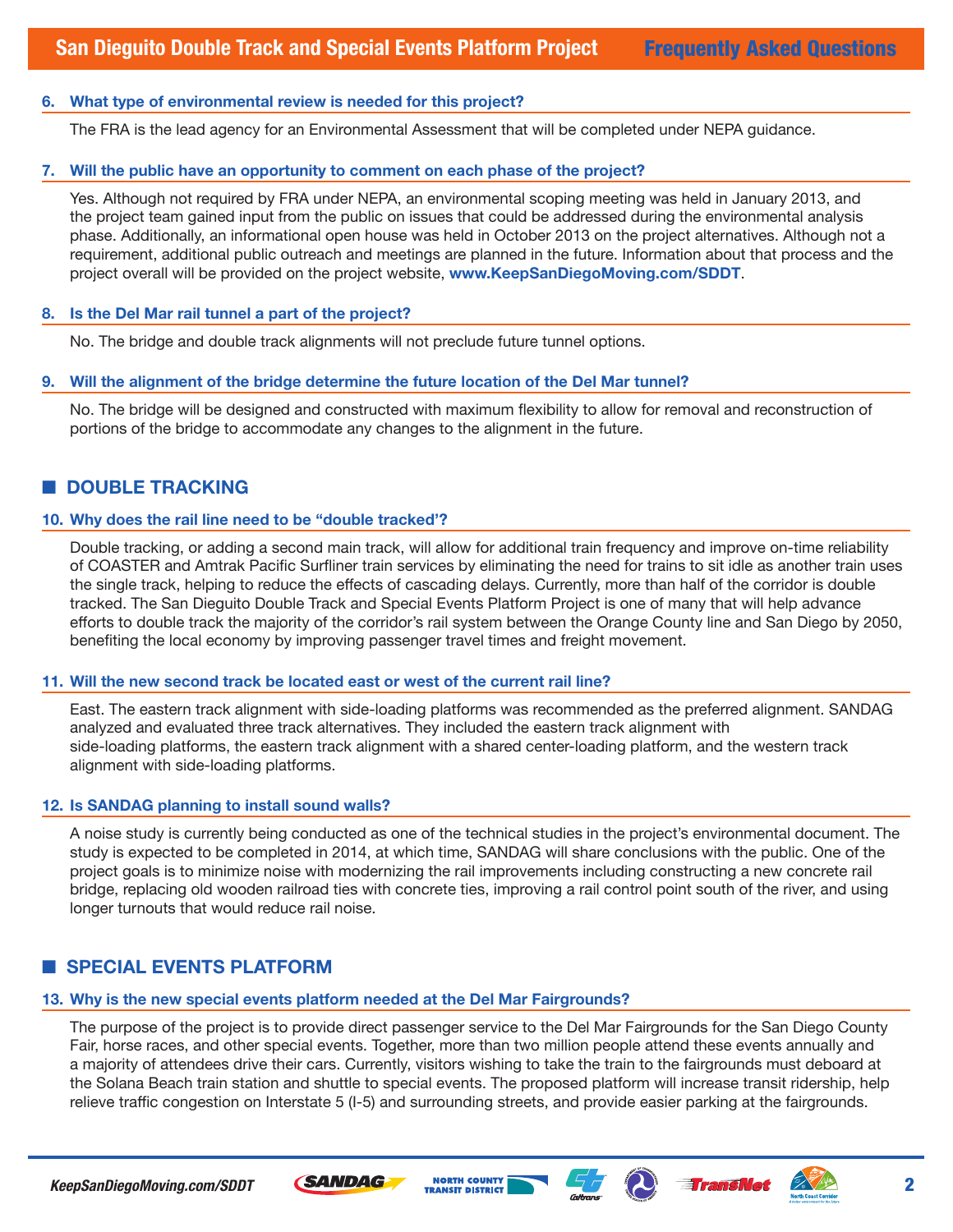#### **14. How was it determined that a special events platform should be located at the fairgrounds?**

A special events platform was located at the fairgrounds in the early to mid-1900s. During that time, trains stopped in Del Mar (across the river from the fairgrounds where the city's public works department yard is today), and passengers crossed over the San Dieguito River on a small pedestrian bridge to get to the fairgrounds.

For the last 20 years, a proposed special events platform at the fairgrounds has been in various stages of planning and design.

Currently, the fairgrounds is one of the main event centers in San Diego County. Millions of people travel to the fairgrounds each year. Today, the closest stop is nearly two miles away in Solana Beach. Train passengers deboard at the Solana Beach station and patrons transfer to a shuttle bus to complete their trip to the fairgrounds.

Amtrak ran 10-car trains for more than 20 event days in 2013. On their highest ridership day this year, Saturday, August 17, 2013, Amtrak had 851 passengers deboard an Amtrak train at Solana Beach. A 10-car train seats 835 passengers and was unable to provide all passengers with a seat on the train. During the 2013 season, Amtrak recorded multiple special event 10-car trains with over 600 passengers either boarding or deboarding during special events. SANDAG forecasts the number of patrons coming by train will continue to increase when a platform is located directly on fairgrounds property.

#### **15. What are the future projections of ridership on the coastal rail line?**

The LOSSAN rail line from San Luis Obispo to San Diego is the second busiest intercity passenger rail corridor in the nation and a critical component of our region's transportation system. Currently, more than 2.7 million Amtrak passengers<sup>1</sup> are carried annually. Commuter rail operations – COASTER and Metrolink – also use this corridor to carry an additional 4.7 million passengers<sup>2</sup> annually.

Today, approximately 50 passenger and freight trains operate on the San Diego portion of the LOSSAN rail line per day. To help remove more cars from I-5 and decrease greenhouse gas emissions to state-mandated levels, SANDAG service goals for the corridor call for doubling train service between Oceanside and San Diego by 2030. More than 100 trains are anticipated to be operating on the San Diego portion of the corridor by 2030 to reach the goals.

The LOSSAN Rail Corridor agency along with SANDAG regularly conducts detailed, corridor-wide modeling to determine future ridership and rail line capacity. Passenger rail ridership is forecasted to double from 7.4 million to 15 million passengers annually by 2030 along the entire LOSSAN corridor.

In a recent project prioritization study for the San Diego segment of the corridor, SANDAG analyzed all of the rail improvement projects necessary to support forecasted increases in train services while improving on-time performance and reliability. The San Dieguito project was identified as an important long-term project necessary to improve the frequency and reliability of train operations for the future.

In addition, SANDAG conducted a regional Special Events Survey in 2011, surveying patrons at the San Diego County Fair and the Del Mar Thoroughbred Races. Surveyors at the fairgrounds asked patrons, "If there were a train stop right at the fairgrounds, would you have taken the train for your trip here today?" A total of 367 people were asked this question and 66 percent responded they "Probably" or "Definitely" would have used the train. While all surveys include some amount of sampling error (e.g., variation from the full population), the random sample of 367 achieved for this survey provides 95% confidence with a sampling error of +/- 5%. That is, the results are off by no more than 5% as compared to if data had been collected from everyone.

*1 Source: Amtrak. Ridership in 2013 for the Pacific Surfliner was 2,702,697. 2 Source: Metrolink and NCTD. Ridership in 2013: COASTER – 1,629,196; Metrolink Orange County Line –2,250,947, Metrolink Ventura County Line – 970,261.*

#### **16. How is this platform different from the temporary platform NCTD brought forward in 2010?**

The proposed special events platform would be a permanent platform located north of the San Dieguito River. A few years ago, NCTD proposed a temporary seasonal train platform (expected to operate for 10 to 15 years) to be located east of 25th Street in Del Mar. Those plans have been dropped in lieu of a permanent platform adjacent to the fairgrounds to the north.







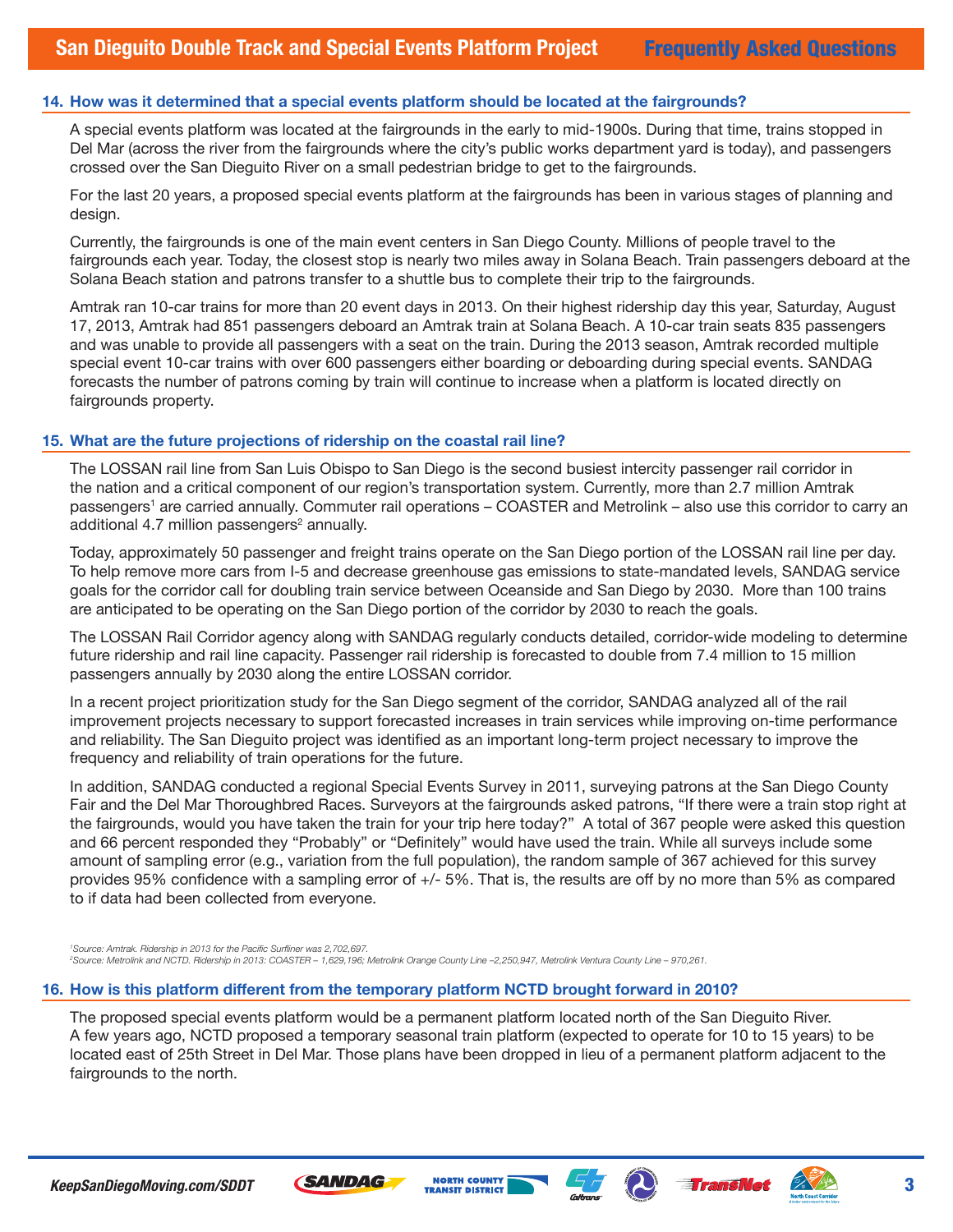#### **17. What type of fairgrounds events will the new platform accommodate?**

Special events at the Del Mar Fairgrounds typically create significant vehicle congestion along I-5 and local streets in Del Mar and Solana Beach. The platform at the fairgrounds will provide service during well-attended, larger events. At this time, NCTD has identified passenger train service for the San Diego County Fair and Del Mar Thoroughbred Races. While it is difficult to forecast future events, NCTD would anticipate they would be similar in size and scope to the fair and horse races. NCTD will develop an operations plan prior to project completion that addresses other large events that take place at the fairgrounds, such as the Del Mar National Horse Show.

Currently, NCTD evaluates anticipated ridership, vehicle congestion, and parking capacity when deciding on whether to deploy additional or longer trains to service special events. NCTD closely monitors ridership of special events and adjusts service levels based on need.

The special events platform stop will be an attractive alternative mode of transportation for event patrons inside and outside the San Diego region, helping to alleviate local vehicle congestion.

#### **18. Where will the new special events platform be located?**

The proposed platform will be located north of the San Dieguito River with access from both tracks adjacent to the fairgrounds parking lot. The platform will be located within railroad right-of-way owned by the NCTD. Ramps, stairs, and landings will be located on the Del Mar Fairgrounds property, which is owned by the State of California.

#### **19. Will the new special events platform be in use daily?**

No. The platform is intended for use during special events only.

#### **20. How many trains per day will use the new special events platform?**

Currently, approximately 50 passenger and freight trains operate on this portion of the LOSSAN rail line per day. Service goals for the corridor call for doubling of train service between Oceanside and San Diego by 2030. However, the specific operations plan for the platform has not been determined at this time.

#### **21. How late will the special events platform operate at night?**

NCTD will develop a specific operations plan near the time of project construction. NCTD anticipates that the special events platform will operate a similar schedule or one that coordinates with the start and completion of a special event. In the summer of 2013, NCTD offered a "Summer Nite" schedule that ran from June 8 through July 4, providing train service from Solana Beach southbound until 10:52 p.m. and northbound until 12:18 a.m.

#### **22. How does NCTD and Amtrak anticipate the horn blowing will be handled during special events?**

The use of train horns is not anticipated at the special events platform. Exceptions would only occur for safety reasons, e.g. a fairgrounds patron is standing illegally on the railroad tracks. Fairgrounds patrons will only be able to access the platform during special event hours. The platform will not be accessible during non-event days and the train will continue to conduct its normal route.

Although an operations plan is not yet developed for the special events platform stop, a train operator may have the discretion to use the train bell when departing and/or arriving, which is much quieter than a train horn.

#### **23. Will the special events platform have a public announcement (PA) system?**

Yes, PA systems at NCTD and Amtrak train stops are federally required by the Americans With Disabilities (ADA) Act and for emergency announcements. Currently, SANDAG is exploring types of PA systems for future rail improvement projects on the San Diego coastal rail line that could minimize noise levels outside of stations areas.







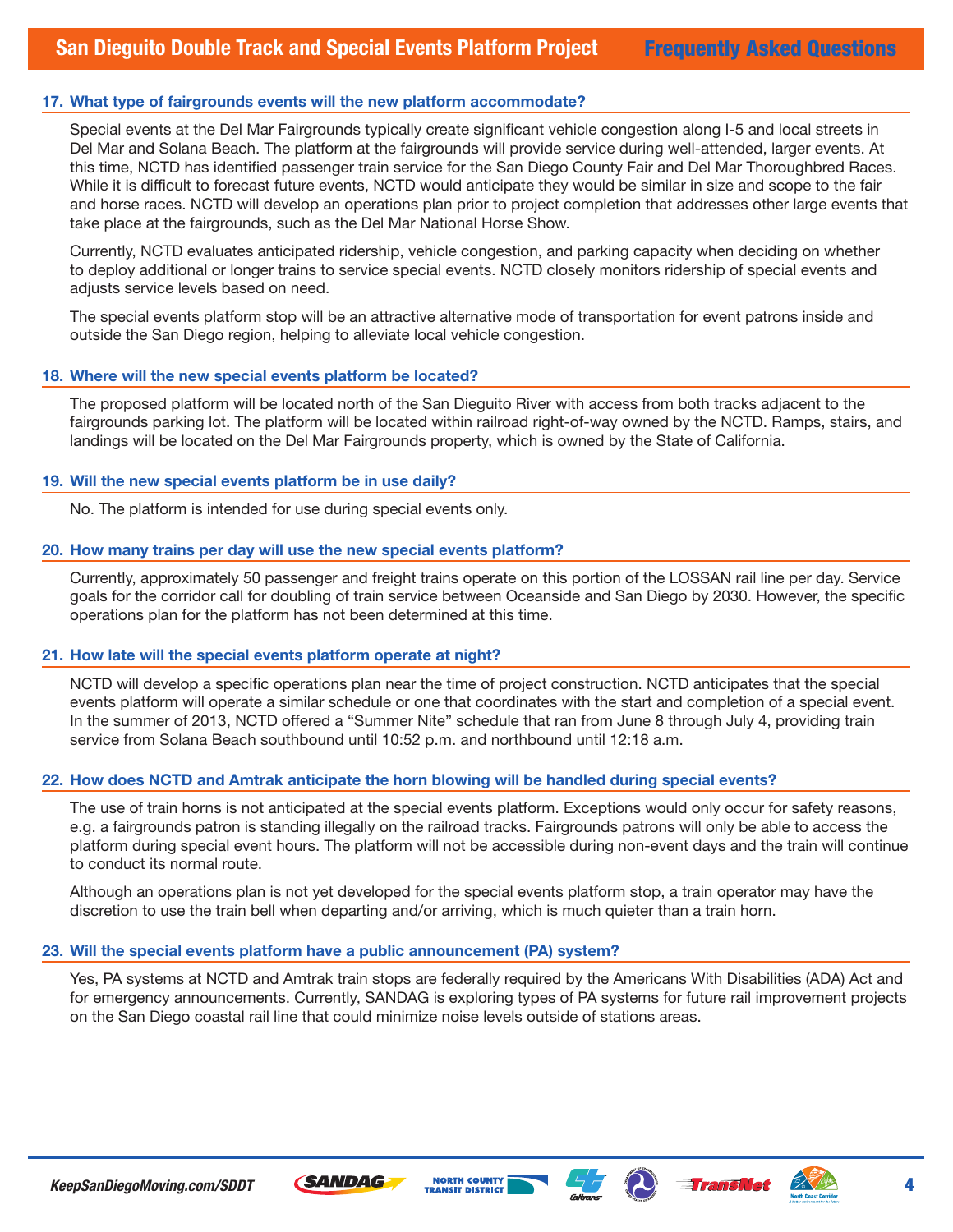#### **24. How will trash and security be handled around the platform?**

NCTD creates a maintenance and security plan for each unique station, including peak traffic times such as fair and race days. Currently the Solana Beach station has a maintenance and security plan that takes into account the peak ridership season in the summer. NCTD anticipates they will have similar plans in place at the special events platform.

Additionally, regarding trash, SANDAG is considering developing special signage on the platform that will ask the public to take special care not to disturb the surrounding habitat area.

## ■ **BRIDGE REPLACEMENT**

#### **25. Why does the rail bridge need to be replaced?**

The existing San Dieguito River rail bridge is a nearly 100-year-old wooden trestle bridge with narrow, 14-foot column spacing. The bridge requires regular maintenance. The rail bridge will be replaced with a modern, concrete bridge to accommodate the new double track and raised to ensure continued rail operations and provide flood protection from major storms without impacting upstream homes and businesses. The longer 56-foot column spacing will improve the overall tidal flow of the San Dieguito River and Lagoon.

#### **26. How does NCTD evaluate bridge service life?**

NCTD regularly conducts inspections and maintenance on the rail bridges in order to keep close record of the bridge's integrity. This bridge is nearing 100 years old and the wood frame of the bridge is aging and results in frequent and costly maintenance. Although the San Dieguito rail bridge was retrofitted in 2009, additional repairs are required to extend its normal service life. Further retrofitting will be required in 2014.

Throughout the San Diego LOSSAN corridor, the existing right-of-way includes 47 rail bridges, with 34 of them more than 50 years old. The loss of even a single bridge would cause severe disruption to public transportation and goods movement in Southern California. The more than 20 improvement projects that are either under construction or stages of planning and design include replacing the wooden aging rail bridges with modern, concrete structures.

#### **27. Is the rail bridge being replaced in the same location?**

Yes. The new, modern bridge will be lengthened and include wider column spacing, which will improve the tidal flow of the San Dieguito River and Lagoon. The longer pier spans will also create a more open lagoon view for residents.

#### **28. Will the new bridge be taller than the current bridge?**

Yes. Although the exact height is not yet known, it could be raised approximately eight feet in some locations. The precise height of the bridge will be determined at a later date as the team reaches conclusions from preliminary engineering and other technical reports. The bridge needs to be elevated to reduce potential damage to the rail line during severe storms, which can lead to track damage or failure and result in interrupted service and delays. Additionally, the existing structure is within the 100-year Federal Emergency Management Agency (FEMA) flood elevation with the low point of the track south of the San Dieguito River Crossing, making the line inoperable during high river water levels and more frequent floods that occur in the 25- and 50-year storm events.

#### **29. Why can't the new bridge be the same height as the current bridge?**

Federal construction standards and regulations from the FRA and FEMA mandate an increase to the current rail bridge height to avoid floods that could cause bridge or rail line damage or failure. The bridge will be designed to avoid any increase in flood elevation for upstream properties.

#### **30. Will this bridge affect water flow under the Camino Del Mar road bridge?**

It is not anticipated that the new concrete rail bridge will adversely affect water flow under the Camino Del Mar road bridge. SANDAG is preparing hydrology and hydraulic report for the river and lagoon and has retained the same river hydraulics expert that the City of Del Mar recently used for their bridge study. The City of Del Mar will have the opportunity to review the hydrology and hydraulic report findings.







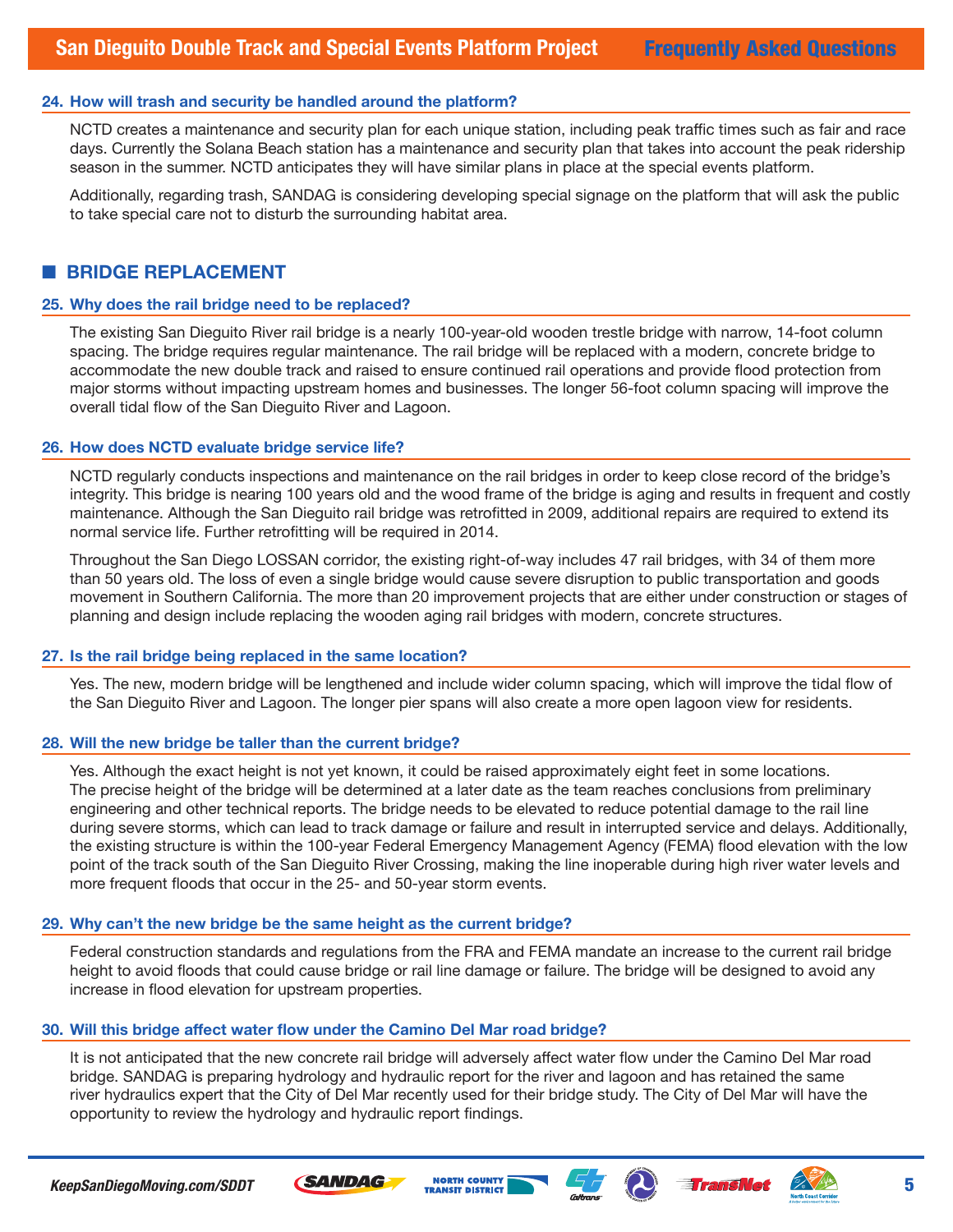#### **31. How will the San Dieguito River and the environment be affected?**

All proposed changes to the river, lagoon, Steven's Creek, habitat, wildlife, and surrounding area will be identified and analyzed during the environmental review process. The project is expected to have environmental benefits as a result of updating the aging rail and bridge infrastructure. The new rail bridge will improve tidal flow due to wider column spacing.

#### **32. How will the project affect the San Dieguito River Park's Reach the Beach trail program?**

The San Dieguito River Park Joint Powers Authority is currently working to finalize designs for its Reach the Beach trail program, an effort to extend the 55-mile long Coast to Crest Trail an additional 0.5 miles to the coast. SANDAG and Caltrans are working in collaboration with agencies such as the Authority on projects within the North Coast Corridor, including bike and pedestrian trail improvements, to help expand coastal access and regional connectivity. SANDAG is working to incorporate a safe and legal public undercrossing under the south end of the railway bridge as part of this project. The bridge design will not preclude a future public crossing north of the river.

#### **33. Who has jurisdiction over the floodplain?**

The City of Del Mar acts as the floodplain manager for the San Dieguito River and Lagoon. They will be reviewing the project's hydraulic analysis report prepared by SANDAG for compliance with FEMA standards and regulations.

## ■ **TRACK, PLATFORM, AND BRIDGE ALIGNMENTS**

#### **34. What is the purpose of an alternative alignment analysis report?**

This project's alternative alignment analysis report was completed in September 2013. The report is at a 10 percent preliminary engineering level.

The purpose of an alternative alignment analysis report is to recommend the preferred alternatives to carry forward into the project's next phase of engineering and environmental study.

Each of the alternatives in the report are compared and contrasted from the perspective of operational impacts and performance, construction access and phasing, right-of-way, environmental impact considerations, noise and visual impacts, and cost.

#### **35. How many double track, platform, and bridge alternatives were considered?**

Three potential track alignments, two special events platform options, and four types of bridges were identified as potentially feasible alternatives.

The three alignment alternatives considered were the eastern track alignment with side-loading platforms, the eastern track alignment with a shared center-loading platform, and the western track alignment with side-loading platforms.

The two platform alternatives considered were side-loading platforms on either side of the two tracks and a wider, shared center-loading platform located between the two tracks. The four bridge types varied in construction methods, length of span between columns and bridge height.

#### **36. How was the preferred alternative alignment evaluated?**

SANDAG uses a well-established evaluation method commonly used by Caltrans and other transportation agencies. For this project, the alignment and bridge alternatives were evaluated separately. Seven evaluation categories were chosen for the double track.

The alignment categories included minimum rail operation construction impacts, agriculture district acceptance, minimum wetland impacts, maximum rail geometry, platform operations, noise, and visual. Some categories were weighted higher than others because the primary purpose of the project is to improve rail operations.

The bridge categories included minimum rail operation construction impacts, minimum wetland impacts, constructability and schedule, bridge aesthetics, bridge depth effect on the alignment, and noise.